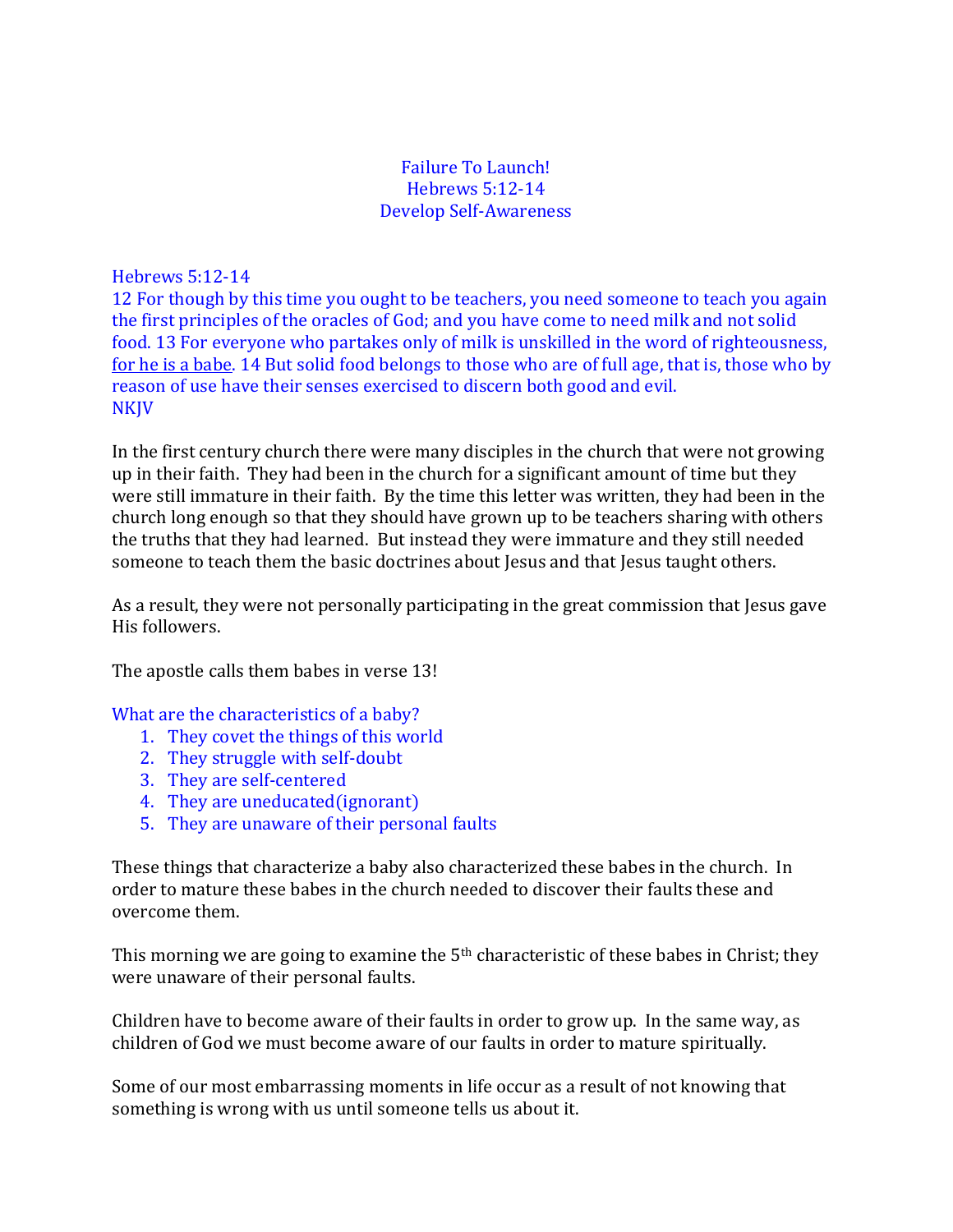- Your zipper's not zipped
- Your button's not buttoned
- You have something is on your face
- You are in the wrong rest room
- You are going in the wrong direction
- You are calling them by the wrong name
- You have bad breath

Just as we can be wrong socially and not know it, we can have faults in our moral character and not know it.

God's children being unware of their faults is a common theme in the bible. The disciples arguing over who is the greatest (Luke 9:46; Luke 22:24) James and John's desire to rule over the other disciples (Mark 10:35-37) Peter's denial of Jesus (Matthew 26:33-35)

As disciples of Jesus there is a lot to learn about our faults in order for us to mature and grow spiritually.

# How do we discover our faults?

• The Holy Spirit

# John 16:7-9

7 Nevertheless I tell you the truth. It is to your advantage that I go away; for if I do not go away, the Helper will not come to you; but if I depart, I will send Him to you. 8 And when He has come, He will convict the world of sin, and of righteousness, and of judgment: NKJV

# John 14:15-17

15 "If you love Me, keep My commandments. 16 And I will pray the Father, and He will give you another Helper, that He may abide with you forever — 17 the Spirit of truth, whom the world cannot receive, because it neither sees Him nor knows Him; but you know Him, for He dwells with you and will be in you. **NKJV** 

Without divine revelation from the Spirit of God, we will never know the truth about God or ourselves.

# The Word of God

# Hebrews 4:12-13

12 For the Word of God is living and powerful, and sharper than any two-edged sword, piercing even to the division of soul and spirit, and of joints and marrow, and is a discerner of the thoughts and intents of the heart. 13 And there is no creature hidden from His sight, but all things are naked and open to the eyes of Him to whom we must give account. NKJV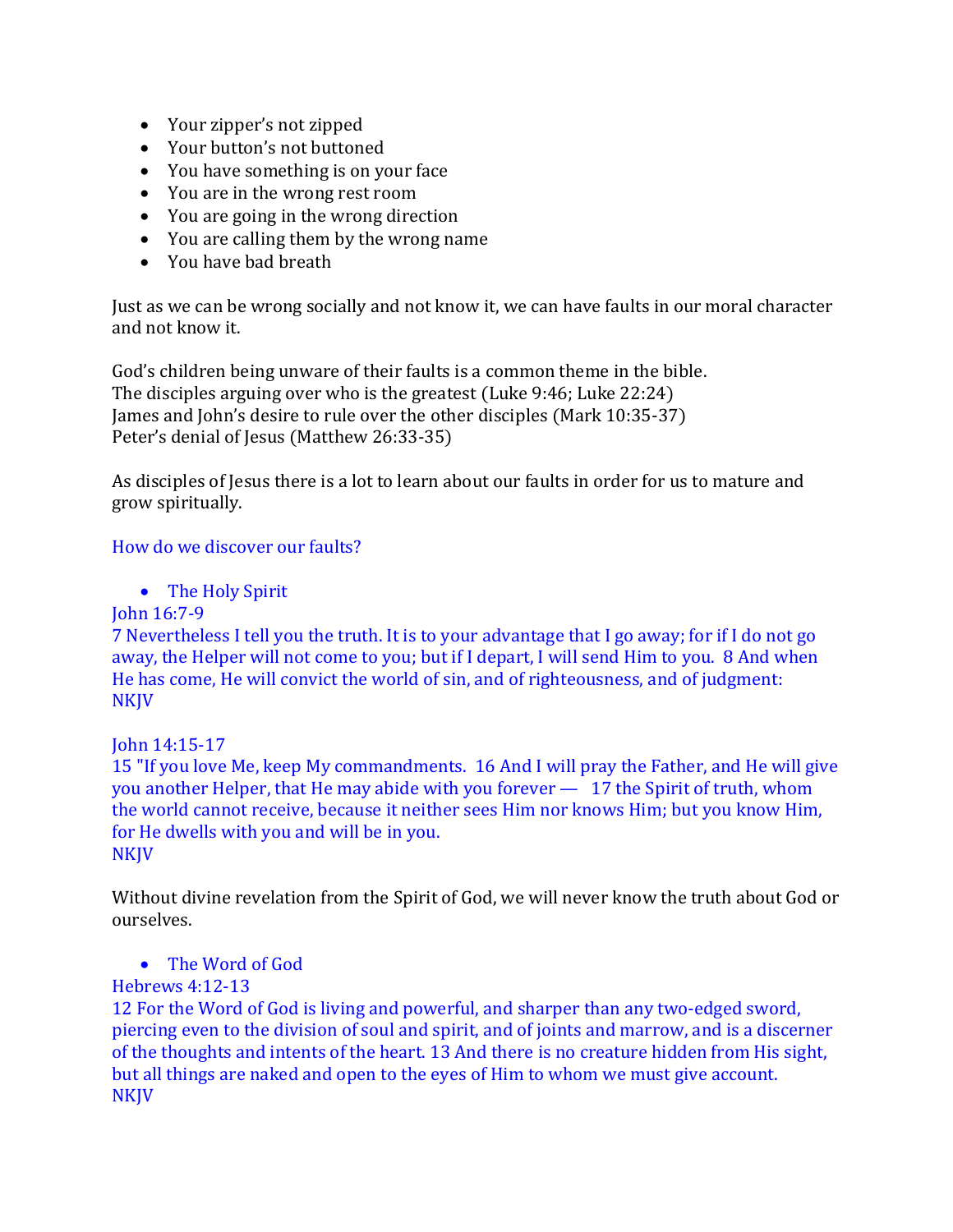2 Tim. 3:16-17 16 All Scripture is given by inspiration of God, and is profitable for doctrine, for reproof, for correction, for instruction in righteousness, 17 that the man of God may be complete, thoroughly equipped for every good work. **NKIV** 

Psalms 119:11-12 11 Thy word have I hid in mine heart, that I might not sin against thee. 12 Blessed art thou, O Lord: teach me thy statutes. KJV

The Holy Spirit uses the scripture to teach us the truth about God and ourselves.

• The Church

Matthew 18:15-17

15 "Moreover if your brother sins against you, go and tell him his fault between you and him alone. If he hears you, you have gained your brother. 16 But if he will not hear, take with you one or two more, that 'by the mouth of two or three witnesses every word may be established.' 17 And if he refuses to hear them, tell it to the church. But if he refuses even to hear the church, let him be to you like a heathen and a tax collector. **NKJV** 

Galatians 2:11-13

11 Now when Peter had come to Antioch, I withstood him to his face, because he was to be blamed; 12 for before certain men came from James, he would eat with the Gentiles; but when they came, he withdrew and separated himself, fearing those who were of the circumcision. 13 And the rest of the Jews also played the hypocrite with him, so that even Barnabas was carried away with their hypocrisy. **NKJV** 

Galatians 6:1-2

Brethren, if a man be overtaken in a fault, ye which are spiritual, restore such an one in the spirit of meekness; considering thyself, lest thou also be tempted. 2 Bear ye one another's burdens, and so fulfil the law of Christ. KJV

James 5:19-20

19 Brethren, if anyone among you wanders from the truth, and someone turns him back, 20 let him know that he who turns a sinner from the error of his way will save a soul from death and cover a multitude of sins. **NKJV** 

The Holy Spirit uses the proclamation of God's Word through His church to reveal to us the truth about God and ourselves.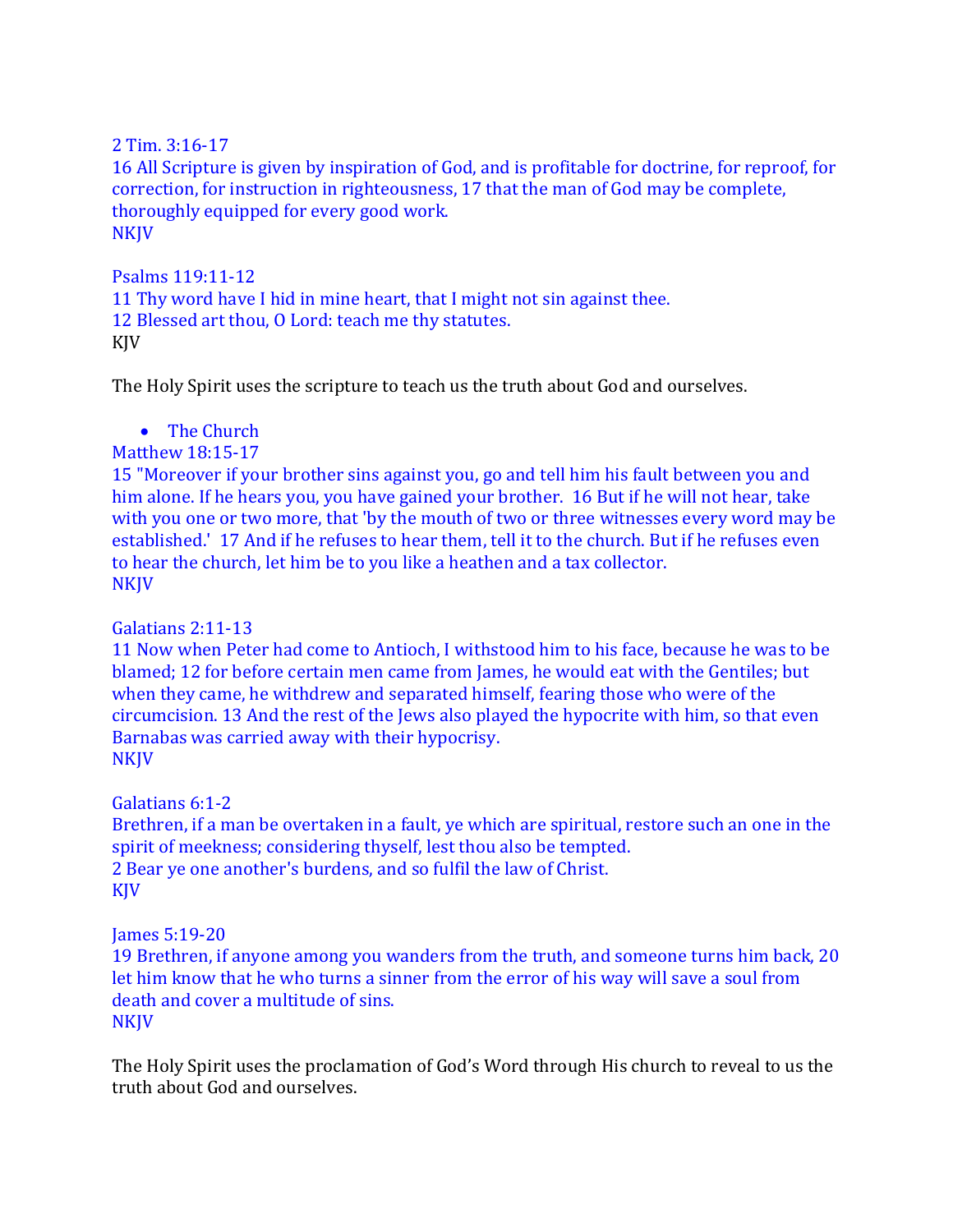If we do not discover our faults, we will continue to experience the consequences of our faults.

Colossians 3:25

25 For he who does wrong will receive the consequences of the wrong which he has done, and that without partiality.

**NASB** 

We dishonor Christ.

Our personal faults effect our influence on other people.

We hurt other people.

This damages relationships.

• We injure our self.

What is the one-character quality we must possess in order for us to discover our faults and grow spiritually?

1 Peter 5:5-7

5 Likewise you younger people, submit yourselves to your elders. Yes, all of you be submissive to one another, and be clothed with humility, for

"God resists the proud,

But gives grace to the humble."

6 Therefore humble yourselves under the mighty hand of God, that He may exalt you in due time, 7 casting all your care upon Him, for He cares for you. NKJV



- A humble person seeks Godly counsel.
- A humble person is transparent.
- A humble person is teachable.
- A humble person is accountable to others.
- A humble person gives credit to others for their success.
- A humble person shows more interest in others then they do about themselves.
- A humble person serves others before they serve themselves.
- A humble person trusts in God.

Before you will discover your faults and grow spiritually, you must become a humble person.

How do you become a humble person?